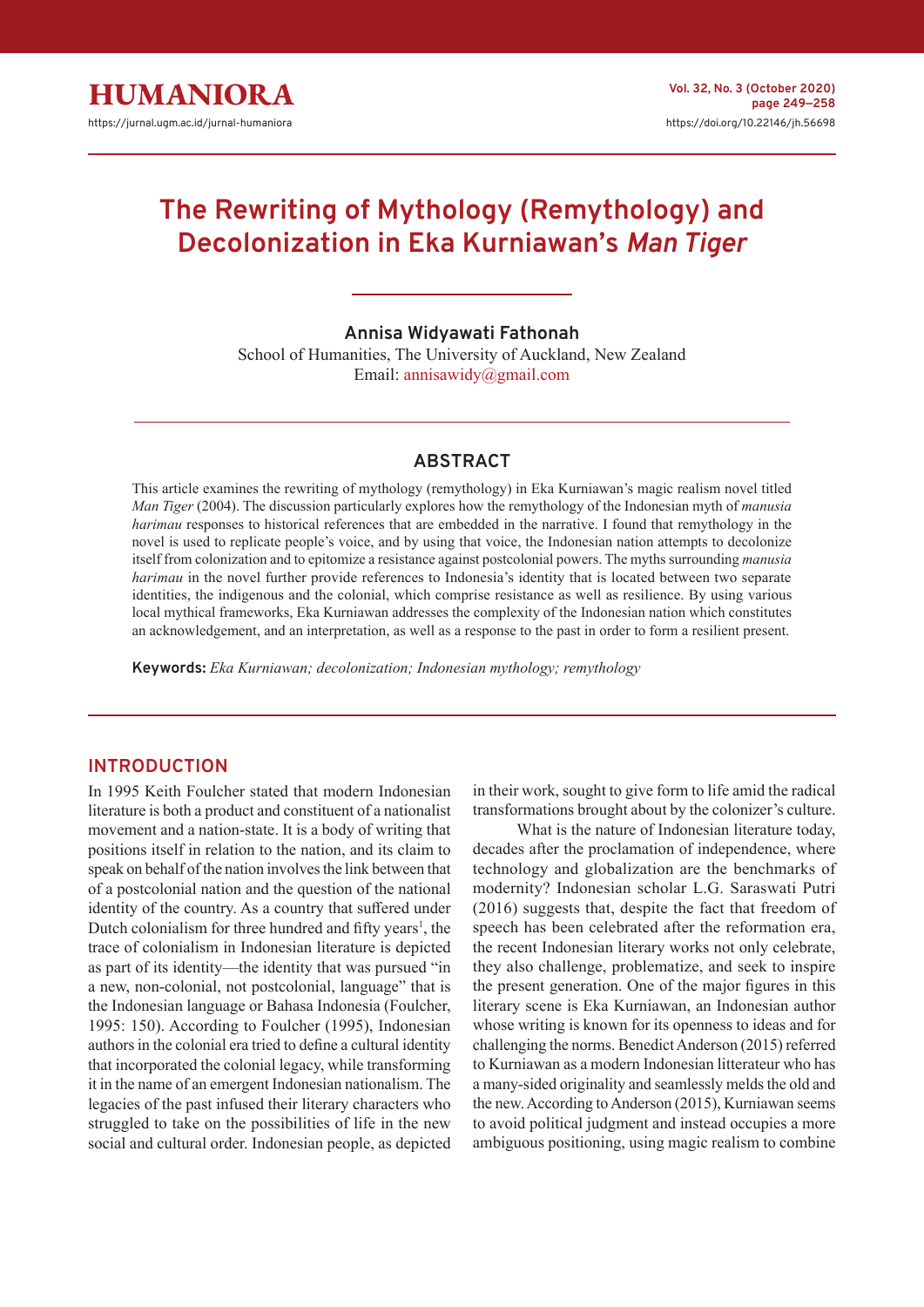history and mythology in a postcolonial examination of society. In his first novel *Beauty is a Wound* (2002), Kurniawan does not hesitate to raise the issue of rape and sexual abuse although such discussion is taboo in Indonesia. Whereas in his next novel *Man Tiger* (2004), in a dire narrative tone, he portrays the life of the Indonesian people decades after the country gained its independence.

In an interview, Kurniawan explains the genre of *Man Tiger*:

> "This is a *campur aduk* [hodgepodge] novel, a psychological novel with the aspects of the mythology of *manusia harimau* or tiger people, with metaphors about politics."

As stated by Kurniawan himself, the phrase *campur aduk* appropriately captures his literary style as he does not set a limit to a social, cultural, or political literary discourse when he writes. Instead, he employs various elements that exist within the Indonesian society and combines them into one meaningful narrative, creating political and historical allegories. Such a combination creates a multi-layered richness in his portrayal of urban Indonesia. This style allows readers to focus on the numerous meanings within his stories—meanings especially identifiable by Indonesian readers as his writing embodies magic realism mixed with "supernatural elements from Indonesian folklore and myth and the techniques of Indonesian storytelling traditions" (Cheah, 2017: 100).

Global critics put his novels generally into the magical realism category (Cheah, 2017; Anderson, 2015) and particularly into the decolonizing type of literature. According to Wendy Faris (2004), magic realism opens a new decolonized space for narrative, "one not already occupied by the assumptions and techniques of the European realism" (Faris, 2004: 135). This notion is parallel to Eka Kurniawan's novels, including *Man Tiger*, which seek to decolonize the Indonesian nation through the rewriting of mythology, or also called as remythology. For contemporary writers, remythology is a concept often used to address local mythology that is relocated in an urban setting. It is not a branch of literary studies, but a concept that simply breaks into two English words that are 're' (prefix meaning 'again') and 'mythology'. For literary critics, this concept offers an in-depth exploration into the way mythology, which is usually told orally and passed down through generations, can be rewritten in a modern setting. Henceforward, I refer to remythology as the mythology that Kurniawan derives from an actual Indonesian mythology. This type of remythology that he

uses highlights historical events and resistance against postcolonialism.

Kurniawan notes that he draws on his stories including the one in *Man Tiger* from myths about spirits, supernatural elements, and narratives from Hindu epics, such as, the Mahabharata and Ramayana. These supernatural elements, although they might be absurd for western readers, represent the way of life for most Indonesians. In the novel, the supernatural elements of mythology appear as the root of the Indonesian people before the western world came and are the main device to deliver didactic parables. Kurniawan narrates mythology in the novel alongside historical references and makes them equal in terms of literary engagement. His narrative style seems to agree with Michael Herzfeld who suggests that history and myth are "equally meaningful and all variations of both are valid within their own context" (in Harnish, 2006: 46). Mythology and political history in Kurniawan's writing are tangible. By drawing on mythology to provide a socio-political discourse, Kurniawan invokes a frame of meaning and a pattern of identity that the reader will recognize.

Located in urban Indonesia, the novel *Man Tiger* focuses on a single event that is the killing of Anwar Sadat. Its story further reveals why Margio brutally kills Anwar Sadat from a third-person point of view. With a seemingly simple storyline, Kurniawan addresses postcolonial issues and employs the mythology of *manusia harimau* or tiger people (tiger: *harimau*, man: *manusia*) within the narrative. The use of that mythology is arguably Kurniawan's technique to narrate history using Indonesian local, indigenous voice.

In this article, I examine the rewriting of Indonesian mythology (remythology) of *manusia harimau* in Eka Kurniawan's *Man Tiger*. I particularly explore the social and political allegories as portrayed by remythology and how the remythology concept appears as a decolonizing narrative device. To analyse the novel, I employ a close reading technique, which, according to Edgar Roberts (1991), gives a chance to exercise general perceptions and knowledge as a reader, while keeping close to the text and its interpretations.

My reading of *Man Tiger* sees the Indonesian mythology of *manusia harimau,* which Kurniawan relocates in a contemporary setting, as a narrative device that creates social and political allegories. These allegories further encompass a postcolonialism discourse. I used various studies regarding magic realism and mythology, including those by Wendy Faris (2004) and Mircea Eliade (1963), among others. According to Faris (2004), magic realism develops an indeterminate space of the colonial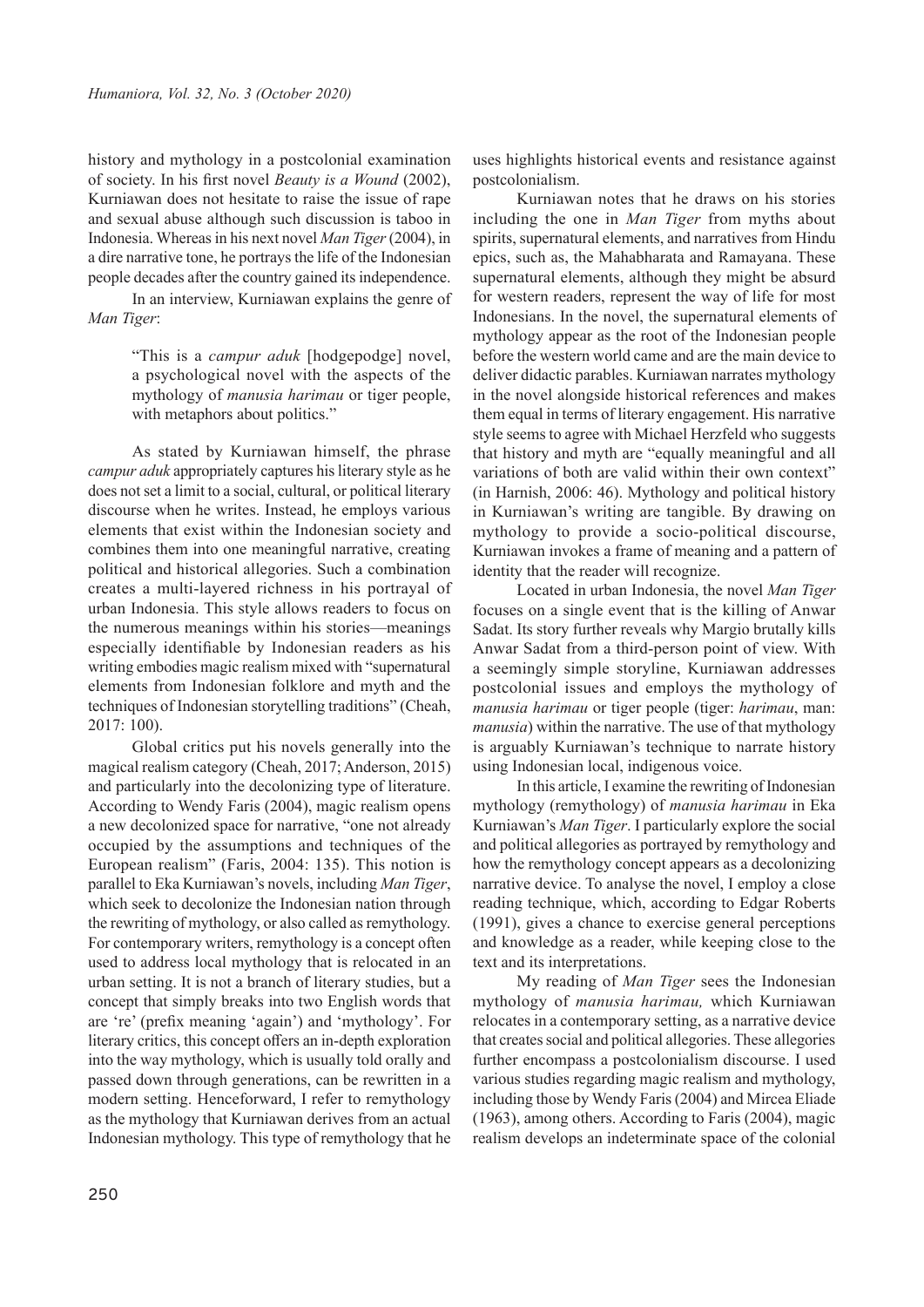encounter, creates an area for decolonizing narrative, and counters colonial paradigms using local vocalic power. Meanwhile, as per Mircea Eliade (1963), myth is an act of preserving the existence and culture of the people by 'renewing the world' through myth. Renewing the world refers to constantly using traditional features to live our life—'renewing' means continuing to preserve while 'the world' refers to tradition. I applied these studies in my analysis and had them assist my interpretations.

The discussion section in this article is divided into one main heading and two sub-headings. The main heading covers the introduction to the magic realist nature of remythology in *Man Tiger*. It is then followed by two sub-headings that provide an in-depth discussion about remythology as cultural decolonization and power resistance against postcolonial powers.

## **REMYTHOLOGY IN** *MAN TIGER***, THE MAGIC REALISM NOVEL**

Wendy Faris (2004) classifies a magical realist text into five characteristics, which are irreducible element, presence of the phenomenal world, merging realms, unsettling doubts, and disruptions of time, space, and identity. Eka Kurniawan's *Man Tiger* (2004) embodies these characteristics so that it can be called as a magic realism novel. Meanwhile, the novel's technical and narrative aspects bring about postcolonialism discourse so that it can fall into the decolonizing type of literature. In this section, I examine *Man Tiger* using Faris' characteristics of magic realism and I also explore the decolonizing nature of the novel.

According to Faris (2004), the irreducible elements in magic realism literature is something that we cannot explain using the laws of universe formulated by the western society. This means that a story may seem logical to some people familiar to the magical framework but it may not seem so for people, especially those coming from the western society, who are not familiar with it. *Man Tiger*  falls into this characteristic because its magical stories and characters, such as supernatural tiger and genies, cannot be explained according to the western knowledge paradigm. The mythical framework of the novel provides a familiarity especially to Indonesian readers, but not to global readers. In the light of disruptions of cause and effect and mythical elements of the stories, the real that the Indonesian people know of may seem amazing or even ridiculous to global readers.

In addition, *Man Tiger* provides descriptions that give details to a strong presence of the phenomenal world. These realistic descriptions of mythical events

create a fictional world which resembles the one that we live in. Freed from traditionally mimetic narrative, these descriptions turn the Indonesian mythology of *manusia harimau* in the novel, which is derived from the *real world*, into a fictional story that seems as real as the one in *our world*. Faris (2004) further defines magic realist text as a work that serves contradictory understandings of events, which may lead to the unsettling doubts experienced by the readers. What is central is the question of belief that points to the cultural systems within the narrative. As the readers have different beliefs and cultures, they may have doubts in the stories and thus show less interest in them. *Man Tiger* as a magic realist text offers this possibility of unsettling doubts since its stories vividly embody mythical elements.

The merging realms in *Man Tiger* are captived between two worlds, the human and the animal, which are belonging to one another. The human realm in the novel is the world in which Margio, the main character, and other people in the fictional town Halimunda reside, whereas the animal realm belongs to the world where supernatural tiger and genies exist. In addition to merging the human and animal worlds, *Man Tiger* also disturbs the ideas about time, space, and identity. As per Faris (2004), magical realism reorients not only our habits of time and space, but also our sense of identity. *Man Tiger* gives these disruptions through the depiction of jumping timeline and radical multiplicity of space. The novel has several settings of time that jump from one another. This is shown when the novel opens as Anwar Sadat is murdered, and the stories tell about the time before and after the time of his murder interchangeably. There are also multiple spaces in the novel disrupting the *real world*. Those spaces are the real space, in which the fictional characters live in, and the magical space, in which mythical creatures reside. In terms of identity, there is a major disruption to the identity of Margio as a main character. The novel depicts him as either a man who *actually* has a supernatural tiger conceived within him or a man who *imagines* a tiger living inside his body.

The above characteristics serve to support *Man Tiger* as a magic realist novel, while its historical references introduce readers to the decolonizing nature of the text. According to Faris (2004), if we focus on the references in a magic realist novel—including historical references—in addition to its magical or mythical description, "we may witness idiosyncratic recreations of historical events, but events grounded firmly in historical realities, often alternate versions of officially sanctioned accounts" (Faris, 2004: 15). In *Man Tiger,* the historical aspects in the descriptions specifically differ from its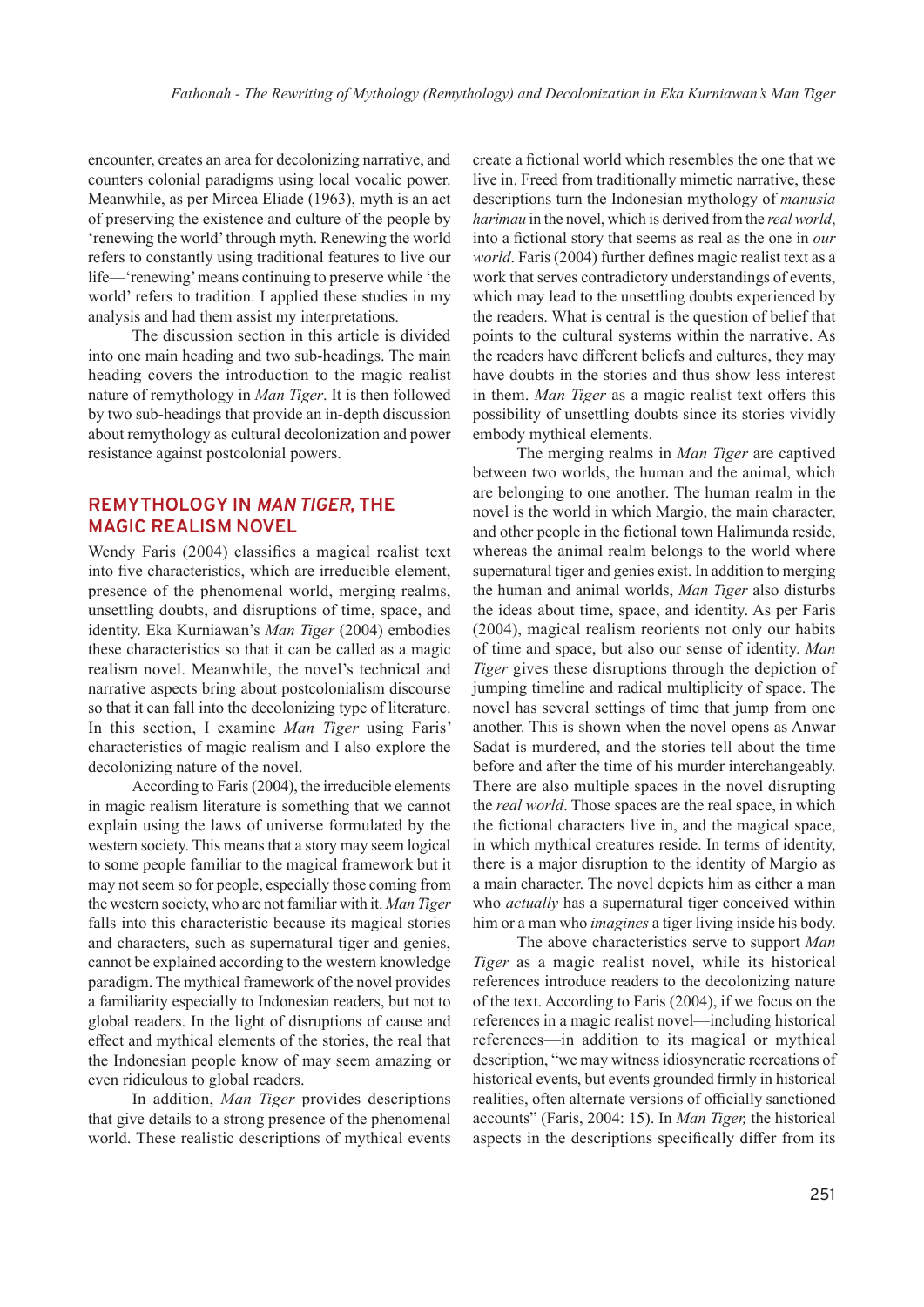mythical components although both are related. Their combination, however, implies that historical events and myths are both essential aspects to our collective memory.

Postcolonialism discourse coming from the Indonesian people's collective memory is pervaded in *Man Tiger*. Cultural decolonization in the form of remythology emerges as a response to Indonesia's postcolonial memory, and by using the myths surrounding *manusia harimau*, remythology appears as a concept that counters colonial powers and demonstrates the domination of local cultures over western penetration. The following sections provide the discussion regarding these notions that I propose. The first section examines remythology as a cultural decolonization device, while the second section discusses remythology that demonstrates a power resistance against traditional magic and colonial myths.

## **Remythology as Cultural Decolonization**

Kurniawan uses mythology, which the Indonesian people normally encounter, as a form of cultural identity owned by the indigenous people. He does not use the original version of the mythology. Instead, he deconstructs well known mythic frameworks in order to highlight contemporary socio-political clashes. This writing technique that Kurniawan employs can be classified as remythology or the act of rewriting mythology. In *Man Tiger*, the mythology that Kurniawan deconstructs and rewrites is the Indonesian mythology of *manusia harimau*, which is narrated along with several Indonesia's historical events. His version of myth emerges as a form of native identity reflecting the Indonesian people, owned long before the colonizers came, that collide with the culture that the colonizers brought about. His version of myth, therefore, seems to embody the cultural memory of the Indonesian people. Astrid Erll (2006: 2) suggests that cultural memory provides "the relationships between such phenomena as ancient myths and the personal recollection of recent experience." Similarly, Kurniawan's rewriting of mythology appears as the re-invention of native culture and collective memory in which the recent history of Indonesia is comprised.

In the novel, Kurniawan employs the Indonesian mythology of *manusia harimau* while, at the same time, narrating Indonesia's social and political events. Many regions in Indonesia, such as Sumatra and Java, own the tiger mythology and each of the versions has their own plots and characters. The main character in all versions, however, is a tiger who often acts as a protector.

Kurniawan employs this tiger character in *Man Tiger* as a decolonizing narrative device embodied by a human character whose name is Margio. This relocation of the tiger mythology appears to undermine colonial paradigms brought about by the colonial context, and operates using the local beliefs rather than the western material progress. Timothy Brennan (1997) suggests that this kind of literary technique presents a mixture of the miraculous and the mundane of existing cultures that appears at once religious and strangely utilitarian. In those cultures which the colonial realism exists, the local culture fights for an authority for themselves. Kurniawan's rewriting of the tiger mythology in *Man Tiger* exemplifies the idea that battles the control over territories in both actual and textual and are motivated by the hidden presence of the sacred of myth. The sacred aspect is comprised within a defocalized narrative against postcolonialism.

The postcolonial discourse in *Man Tiger* coherently stretches from the late colonial period to the early time of the Suharto regime under the shadow of the remythology of *manusia harimau.* The remythology does not point to a particular historical event. Instead, it highlights different historical events and represents the power of local traditions. Throughout the key historical events that are explored within both the traditional and contemporary mythic frameworks, the characters of *Man Tiger* struggle with their personal problems amidst a tumultuous political context. This collision of myth, postcolonial discourse, and personal challenges highlight the different kinds of encounters between the indigenous Indonesian culture and colonialism. Aparna Halpé (2010: 28) explains, that the myth that is represented in the fiction is a means by which to compensate "the erasure of indigenous narrative practices and is reconstructed in relation to particular notions of cultural identity". Based on this theoretical stance, the remythology of *manusia harimau* in *Man Tiger* does not only reflect a resistance against colonial and postcolonial power. They also represent a certain resilience in defiance of the introduction of colonial culture.

Because the novel takes place after formal colonialism has ended, the Indonesian cultural identities are depicted against the backdrop of the legacies of colonialism. These legacies are everything that the colonizers have left behind, which includes the physical legacy, such as, the architectural buildings and the system legacy, such as, the repression that is associated with the system. The current 'enemy' for the Indonesian people is not the colonials per se, rather it is the ideas and systems that the colonizers have left behind. Ariel Heryanto (2018: 609) explains that, since independence,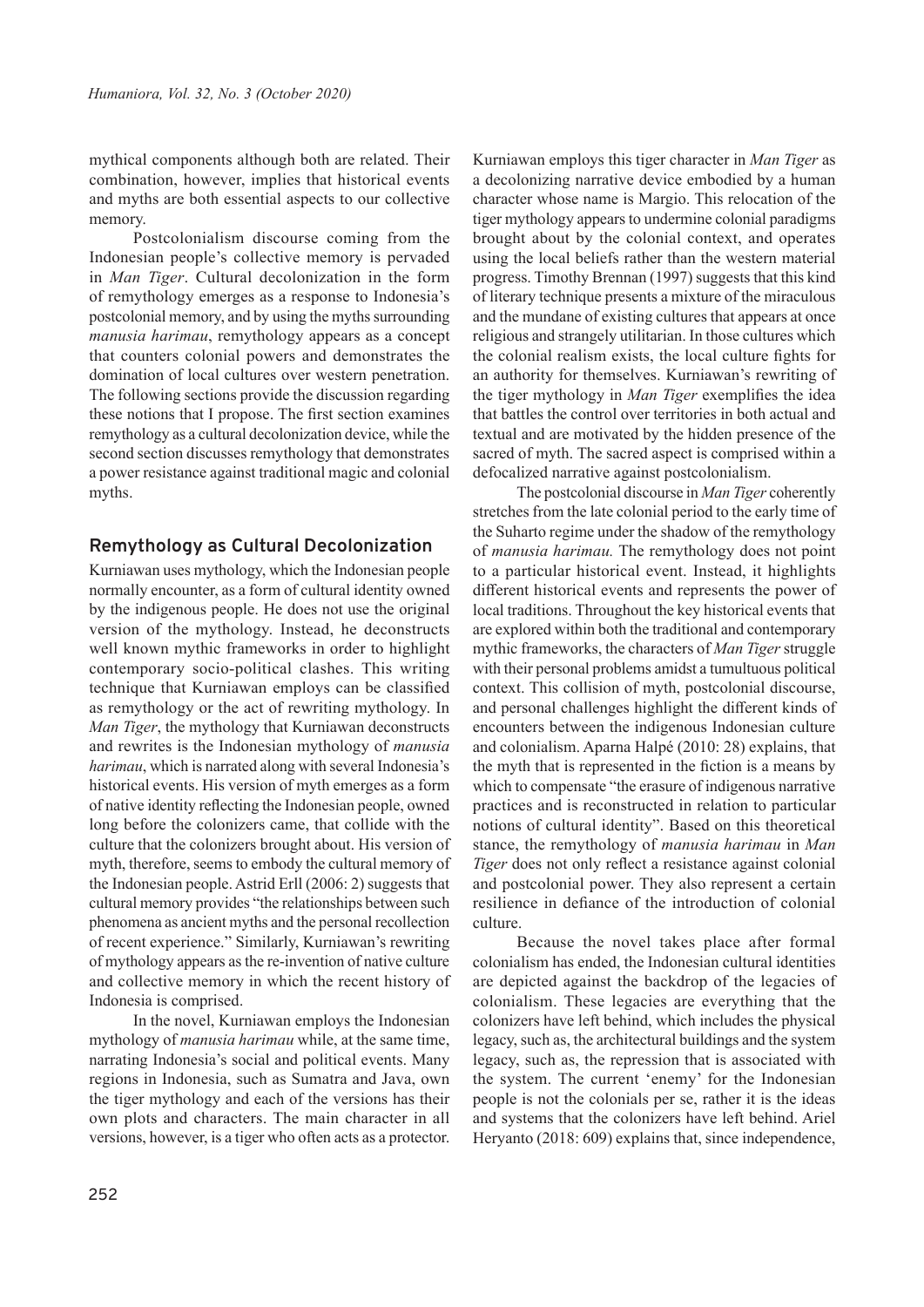Indonesia has "deliberately worked in earnest not only to reject much of its colonial cultural parentage, but also to invent a completely new and 'native' culture". In the novel, such acts of inventing culture can be evidenced in the unconscious adaptation of the colonial legacy and the projection of the local traditions. The novel therefore emerges as a medium to reflect on the culture and the history in order to invent a new, postcolonial situation. Astrid Erll (2006) suggests that literature "establishes a *memory of its own* in the form of intertextual relations that give new cultural life to old texts" (Erll, 2006: 113). Parallel to that notion, Kurniawan's remythology in *Man Tiger* introduces a local aspect into a postcolonial narrative to portray a new culture that the Indonesian people have invented. In that new culture, the local and colonial identities live with each other as a result of cultural collision.

Remythology in *Man Tiger* provides a space for the encounter between the indigenous and colonial cultures one that is native to the people and the one imposed by western society and brought about by colonialism. The novel further offers an area for decolonizing narrative using the remythology of local myth, and for countering colonial paradigms using literary allegories. The use of remythology along with historical events is arguably to show the dominant power of local culture against the colonial culture, depicted by the colonial building and samurai sword in the novel. In this way, remythology can be classified as the act of cultural decolonization. Faris (2004) suggests that this kind of decolonization, which remythology may take a part of, represents the world that western readers and their communities lose their narrative authority of invested realism. The narrative authority is therefore passed on to the local people whose mythic cultures represent their identities.

Remythology in the novel further appears as an indigenous identity of the Indonesian people before the colonial powers came to occupy. Bill Ashcroft et al. (2013), explains that, in many postcolonial societies, a pre-industrial population "had its imaginative life rooted in a living tradition of the mythic, the legendary and the magical" (Ashcroft et al., 2013: 148). Indonesia has this imaginative life, too, as demonstrated by the myth and folklore in which their local values are encapsulated. These values encompass the indigenous identity of the Indonesian nation that had to be compromised with the incoming colonial culture. Following this notion, the remythology of *manusia harimau* in *Man Tiger* conveys the *root of the people* and asserts the new, postcolonial identities, and in those identities resistance is found.

## **Remythology as Power Resistance against Traditional Magic and Colonial Myth**

Kurniawan's rewriting of the *manusia harimau*  mythology in *Man Tiger* explores the identity politics of the Indonesian people at different historical moments, and identifies their resilience as well as their resistance to their colonial legacy. The remythology further emerges as power resistance not only against traditional magic myths but also colonial myths. This means that the rewriting of Indonesian mythology in the novel extends throughout the dismissal of traditional myth stereotypes and the representation of traditional myth which may seem absurd to those unfamiliar with it. The rewriting also demonstrates a countering prevalence against the colonial myth brought to the nation along with colonial culture. This countering widespread presence pervades how the local voice, as portrayed by the myths surrounding *manusia harimau* in the novel, attempts to extricate itself from colonial powers including colonial myth and culture. This power resistance is poured into the text, mirroring the real world and subtly depicting the Indonesian nation.

Margio, the main character in *Man Tiger*, is a *manusia harimau* or tiger man whose supernatural power is concealed within him. His transformation into *manusia harimau* presents an allegory that explains Indonesia's resistance against colonialism, and such an allegory is packed in a magical story and uses myth as the medium of cultural memory. Margio, who "became known as the herder, with his powerful strides and ruthless spear" (Kurniawan, 2014: 7), not only represents the resistance he is also representing a mythical element possessed by indigenous Indonesians. Taking place decades after the formal colonial era ended, Margio goes through a familial struggle that ends up tragically and his life story further conceals something deeper in the subtext. He represents something more than just a man who is in pain. His life parallels that of his nation during the postcolonial era, a nation seeking revenge against its former colonizers. His character is a symbol of reciprocity and he serves to represent a collective response to colonialism, for fiction can be treated as a historical document that is a product of and by the people (Armstrong, 1990). Fiction can capture history in a creative way and, therefore, the imaginative work of one person, including that of Kurniawan, may reflect the thoughts of his society at the given time.

Eka Kurniawan uses references to myths in *Man Tiger* to reveal Indonesia's cultural memory as a colonized country. He does not blatantly describe the main character, Margio, as an alteration of the myth.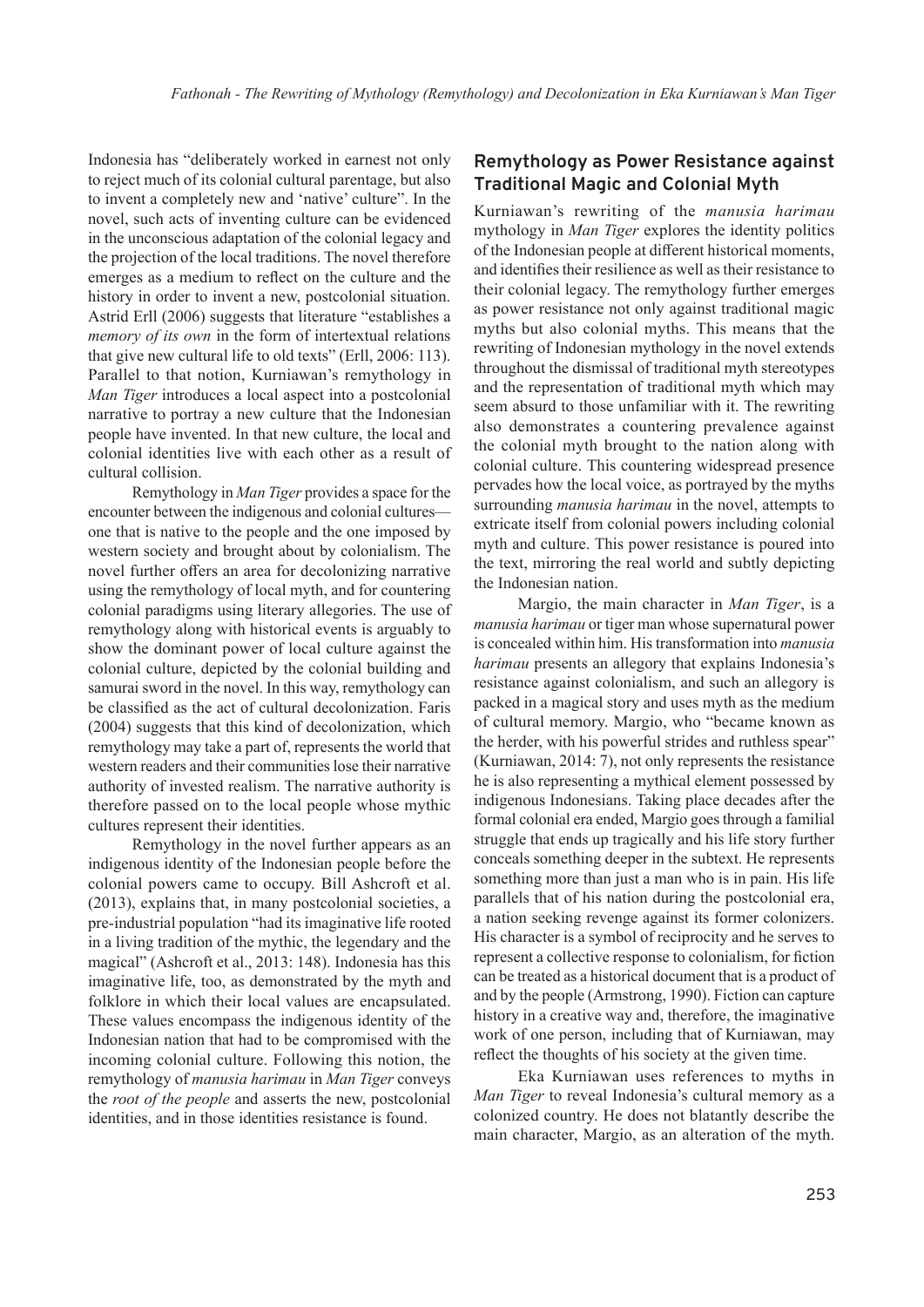Instead, he simply describes him as a man who conceals a supernatural power similar to that of a tiger, however, his character resonates with aspects of the *manusia harimau* mythology. Through the employment of the *manusia harimau* mythology, Kurniawan provides an allegory to illustrate postcolonial resistance—the resistance embodied by Margio. The use of the Indonesian mythology of *manusia harimau* in the novel can be interpreted as a preference to interpose Indonesia's cultural legacy to respond to its colonial legacy, as Franco Moretti describes myth as "the sign and instrument of symbolic resistance to western penetration" (247-248). This is also supported by the depiction of the tiger in the novel which expresses a local symbol. The tiger concealed within Margio is a white, female tiger and, according to the Indonesian local culture, this suggests a renowned strength, majestic fierceness, and protection.

Tiger or *harimau* is a meaningful animal in Indonesian culture. It is seen as great and brave, and it is also savage. While on the one hand the tiger has been described as the source of death and fear by the Indonesians, on the other hand, the tiger presents a picture of fearful beauty with a velvety step and undulating movements (Kipling, 2016; Denis, 1964). Anthropologist Robert Wessing notes, the power of the tiger as a symbol in Indonesia lies "in the ambiguous relationship with man. This relationship parallels the opposition between men and beasts, civilization and nature, controlled and uncontrolled power" (Wesing, 1995: 1). The ecological niche occupied by the tiger often overlaps with that of man. Useful as a depredator of crop-damaging animals, the tiger may also be a disruption as a rider of livestock and dangerous to human life. Even though the forest where the tiger lives is a source of danger, it is also a place where there are sacred trees and supernatural powers that are both good and evil (Spencer, 1966). Wessing explained that it is due to this ambiguous relationship between the tiger and men that may have attributed to the symbolic use of the tiger (Wessing, 1995). The tiger relates to man as a wild forest creature relates to a civilised animal. However, the two are in partial competition while simultaneously in a symbiotic relationship since their ecological niches can overlap. Frank Hamel (1969) wrote that while the tigress' courage, strength, and cunning may be highly regarded in times of trouble, the tigress may also be feared. Because of this image, Peutua Gam Masen, an Acehnese<sup>2</sup> leader in the war against the Dutch, had to be captured because he was regarded as a ruler of tigers thus he had great influence (Zentgraaff and Van Goudoeve, 1947 as cited in Wessing, 1995).

Meanwhile, in Sumatra's community culture,

the Sumatran tiger is a highly dignified and charismatic symbol. This is especially so because the Sumatran tiger is an indigenous animal found only on the island, thus becomes a marker of the identity of the people. The Sumatran community has always had a mystical relationship with tigers and they were considered more as gods and spirits than animals (Bakels, 2009). C.W. Watson (1992) notes that Kerinci particularly has a reputation throughout Sumatra and Malaya as a remote and mysterious region, where the forces of malign magic exercise a strong influence. The Malays point specifically to Kerinci as the source of *manusia harimau* (tiger people), called as *cindaku* in this region, nevertheless only some men have the ability to become one. These weretigers are called *jadi-jadian* (imitation; apparition) and they do not turn into a tiger rather they are possessed by the spirit that is familiar to a tiger (Wessing, 1986). In 2017, a local wrote that even today, the Sumatran tiger bears two meanings for the Kerinci community, one is as a native fauna and second is as *nyiek* or ancestor who owns the land. As fauna, the tiger is considered to be part of nature that lives alongside humans. It is important for humans to not disturb the habitat of the fauna, and vice versa. If one disturbs another, the balance of nature will be damaged. Whereas as *nyiek*, the tiger is seen as a living being that came and resided in Kerinci before civilisation. Humans must respect tigers because they were on the land first and thus represent the origin of the land.

Interestingly, the mythology of *manusia harimau* in *Man Tiger* is not similar to any of the original versions in Java and Sumatra. The mythology in the novel therefore emerges as an imagined deconstructed mythology that Kurniawan relocates in a fictional story behind the backdrop of postcolonialism. This postcolonialism context may not seem obvious for readers who are unfamiliar with the Indonesian socio-political history. However, for some, if not most, Indonesians, including myself, the history and the local aspects are evident. While Margio's character especially seems to be based in general on the *manusia harimau* mythology, it resonates in particular with that of the Kerinci community in Sumatra, which is the *cindaku* mythology. A *cindaku*, as how a tiger man is called in Kerinci, protects the balance of nature from external and internal threats. Margio as a main character shows the same responses to colonial threats by using his supernatural power. In this way, he represents the indigenous Indonesians who resist any abuse or provocation which, in this context, is administered, inflicted or meted out by colonial and postcolonial powers. While Kurniawan does not make these connections explicit, from the perspective of an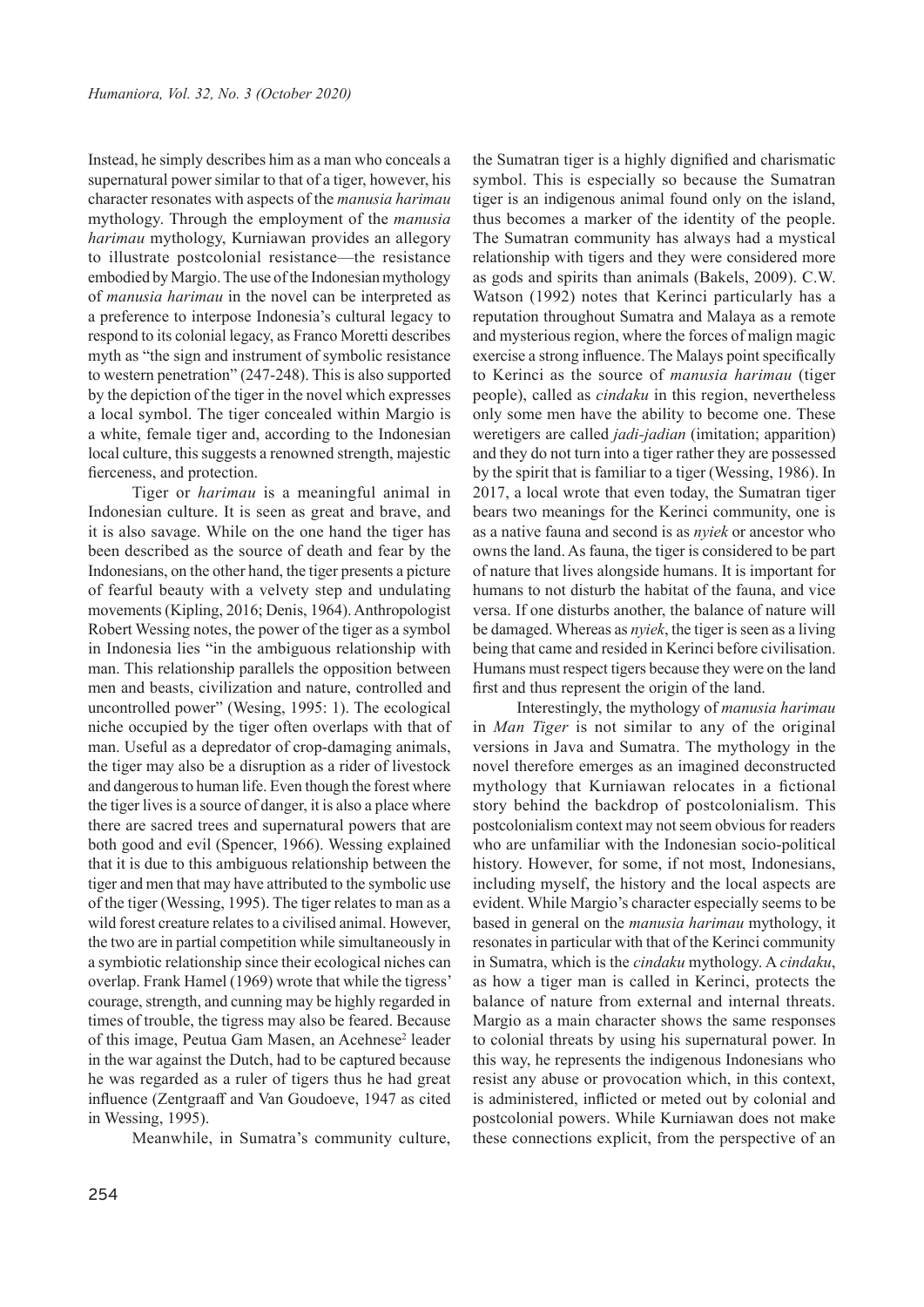indigenous Indonesian, including from my perspective, these connections are quite obvious.

Margio's character indeed resonates the most with the myth of *cindaku* from Kerinci in Sumatra. This is especially evident by the fact that Margio receives power from his grandfather. According to the *cindaku* legend, the power to become a *cindaku* is inherited from one's ancestors (Wessing, 1986: 96-97) except not everyone from the family line can be one, as only the person with special spiritual abilities will be selected.

> According to Ma Muah, the tigresses lived with their owners and guarded them against all dangers. She said that Grandpa was among those who kept a white tiger . . . He had often heard of his grandfather's prowess, and that of elders in other hamlets: how they resisted Dutch efforts to abduct the best young men for forced labour in the Land of Deli. Bullets had no effect on them, nor did the samurai swords of the Japanese . . . They even expelled the gangs of Darul Islam guerrillas roaming the jungle" (Kurniawan, 2014: 41-42).

As in the original legend, Margio inherits power from his grandfather who uses his power to fight against colonizers. Many other men in Halimunda also had the power to become a *cindaku*, and they went to war to defeat the colonials and other threats from within the nation. As juxtaposed by this part of the story, *cindaku* becomes the symbol of resistance.

The men in the novel become *one body* with and are guarded by the tigers. They come together to defend the mother land, which appears the evident of the sociological function of myth. As per Campbell (2011), myth as a sociological function is about "supporting and validating a certain social order" and becoming one with nature. Humankind has to learn to get back "into the wisdom of nature and realise again our brotherhood [sic] with animals and with the water and the sea" (Campbell, 2011: 40). *Cindaku* in the novel portrays this balanced brotherhood [sic] with animals. Their brotherhood is to maintain the surroundings' safety and to help each other if one needs a hand. In this sense, the myth emerges as a social order produced by the people, with the role to ensure that humanity acts as one with nature. Therefore, humans and animals must protect each other and become the consciousness, the eyes, and the voice of the earth.

> Ma Muah said that this was all because of the elders' elemental friendship with the tigresses, who became family through wedlock (Kurniawan, 2014: 42).

The power to become *cindaku* cannot be acquired by Margio while his grandfather is still alive. This indicates that myth is a rite of renewal and that death is the beginning of a new power that will soon be possessed by the younger generation. According to Eliade (1963; 45) the only way "to renew the world is to repeat what the *Immortals* did in *illo tempore*, [it] is to reiterate the creation". Death constitutes a new situation, which must be accepted and assumed without deprecation. Death can also be "botched as a battle can be lost, as psychic equilibrium and joy in living can be destroyed" (Eliade, 1963: 32). The passing down of power as *cindaku* is a form of beginning a new *world* that cannot be avoided. This new *world*, in which Margio lives, is where colonialism is no longer alive since it is defeated by the people in the previous time. Social order is thus reproduced and reincarnated. This forming of a new *world* and time also means the re-creation of a new culture which combines indigenous and colonial legacies. Myth then exists to remind people of their origin, to become a moral compass, and to maintain a balance with nature. As the power to become a *cindaku* is passed down, the moral code of being at one and in harmony with nature is inherited, too. Margio seems to pursue this harmony all his life, given his eagerness to possess the power that his grandfather had. One morning, he finally gets to meet the supernatural tiger, which completes his search for his other half.

> The tigress had come to him, lying beside him on the surau's warm rug, while the universe outside froze. As his grandfather had said, the tigress was white as a swan or a cloud or cotton wool . . . He wrapped his arm around his neck, embracing her and feeling the warmth of her fur against his body . . . The tigress was there, a part of him, the two of them inseparable until death" (Kurniawan, 2014: 43).

Margio's first meeting with the tiger looks like some kind of wedlock ritual, unifying the human and supernatural tiger so that they are inseparable. This ritual marks the entrance to a new *world* for Margio because there is a belief in the "possibility of recovering the absolute *beginning*, which implies the symbolic destruction and abolition of the old world" (Eliade, 1963: 50) since the world of his grandfather, in which colonialism existed, is now gone. Now that Margio is viewed as half a tiger, he lives in the postcolonial world and his power will not only be used directly against the colonizers, but also to counter postcolonial threats.

Margio eloquently conducts a violent resistance against what he considers a threat and uses his power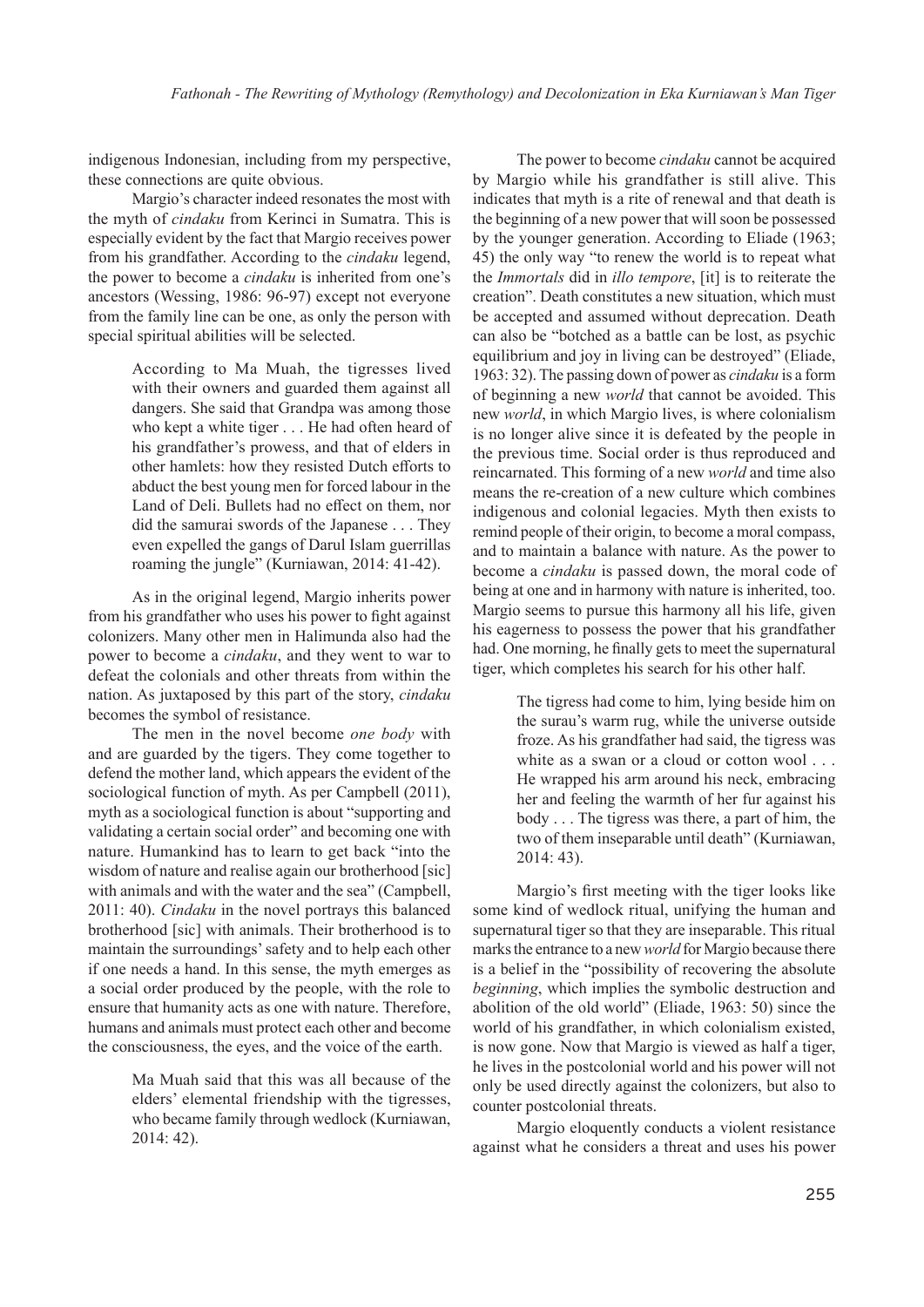to deal with a familial problem. Once he finds out that his dearest mother's male paramour, whose name is Anwar Sadat, uses her only for sexual pleasure, Margio gets so enraged that the tiger within him takes over his consciousness. His mother, Nuraeni, has been involved in an abusive and loveless marriage and feels she has found real 'love' with Anwar. The man, however, does not cast her in a sympathetic light. He does not care about her and seemingly uses her only for her body, even after Nuraeni gives birth to his illegitimate daughter who dies a week after she is born. Margio knows that the infant child belongs to Anwar Sadat. He then comes to the man's house to ask if he truly loves her. After Anwar Sadat replies in the negative, upon hearing his answer, Margio murders him by brutally biting his neck. This murderous act is an instant reaction caused by the unbalanced situation in his family. Anwar Sadat has hurt a family member – his mother, Nuraeni – therefore, the supernatural tiger within him takes over and attacks. This brutal act seems to fictionalise Robert Wessing's argument that as in all tiger beliefs, while the tiger is in the system, the tiger is good, guides, and guards and the like (Wessing, 1986). However, if the tiger is outside the system, he is a source of danger. Similarly, if Margio's environment is within the rules of custom, he is predictable and thus good. But if these rules are transgressed, as exemplified by Anwar Sadat's irresponsible and immoral act, then Margio becomes a source of danger.

> Anwar Sadat shook his head nervously, and his reply came out brokenly . . . "Besides, I don't love your mother" . . . That was when the tiger came out of Margio, white as a swan (Kurniawan, 2014: 172).

Nuraeni is the sole reason for Margio's violence. The 'mother' figure here is significant because if we extend her symbolically she becomes the embodiment of Indonesia as a nation. The concept of 'mother' is parallel to colonised Indonesia before Independence at a time the country was manipulated by a more dominant power that was from the outside. Indonesia, as *Ibu Pertiwi* or Mother of the Land (*ibu*: mother; *pertiwi*: land), is considered as a mother from whom all Indonesians are born. *Ibu Pertiwi* is the allegory of *tanah air* or land and water, and refers to earth and nature spirits as a life giving mother.

In the colonial era, *Ibu Pertiwi* or the Mother of the Land was suffering because of colonialism. This suffering is epitomized in the novel as Nuraeni, the mother, who is abused and suffers at the hands of two dominant male figures. Her husband, Komar bin Syueb, often beats her—the beating which she calls a 'slow death'—and

Anwar Sadat, to whom she goes to seek consolation, uses her only for sexual pleasure. Komar bin Syueb can be interpreted as a monster from within the family and makes the link to President Suharto in independent Indonesia, who also seems like a monster from within the nation. During the Suharto regime, many cases of human rights violation occurred (Melvin, 2018; see also Simons 2000). Suharto, the dictator leader, was said to be responsible for the death of more than half a million political opponents, the censorship of the media, and the banning of political dissent (Amnesty International, 1994). These abuses were seen as raping the country, and were integral to Komar bin Syueb in the novel who is said to be the husband who 'rapes' his wife. Margio, his son, is described as "a child of domestic rape, yet the boy seemed to be an infinite consolation" (Kurniawan, 2014). Marital rape can be seen as an abuse from within.

In the novel, abuses of power are portrayed by the dominant men, Komar bin Syueb and Anwar Sadat, over the weak mother, Nuraeni. These men abuse Nuraeni just as the colonizers and Indonesia's dictator did, using their dominant power to control Dutch East Indies (now Indonesia). The violent treatment and power manipulations from which Nursaeni suffered reflects what Indonesia has been through during and after colonialism. Margio's attack can be interpreted as the act of defending the mother's pride that overshadows *Ibu Pertiwi* or the Mother of the Land. *Tanah air* or land and water, on which *Ibu Pertiwi* stands and Margio symbolically defends, seems to be not just land. It is something that Campbell (2011) refers to as 'the blood of our ancestors' whose reflections in the waters "tell of events and memories of the life of the people. The water's murmur is the voice of [the] father's father" (Campbell, 2011: 42).

Margio's plead for Anwar Sadat's compassion for Nuraeni reflects the demand for empathy. He expects Anwar Sadat, who is parallel to the colonizer, to be compassionate towards Nuraeni as the woman suffers and hurts. His plead can also be seen as a result of the deception by Anwar Sadat's dominant power. Anwar Sadat treats Nuraeni as if he really cares about her, making both Nuraeni and Margio believe that he really cares, while in fact, he does not. This deception and manipulation are an obvious example of the power of abuse just like the abuse that the colonizers did to Indonesia.

In colonial Indonesia, such a manipulation also transpired in Kerinci, where the myth of *cindaku*  originated. The Dutch invasion of Kerinci in 1903, according to a study based on indigenous oral history, was actively supported by a large population. The locals saw the colonial government as a 'stabilising force' and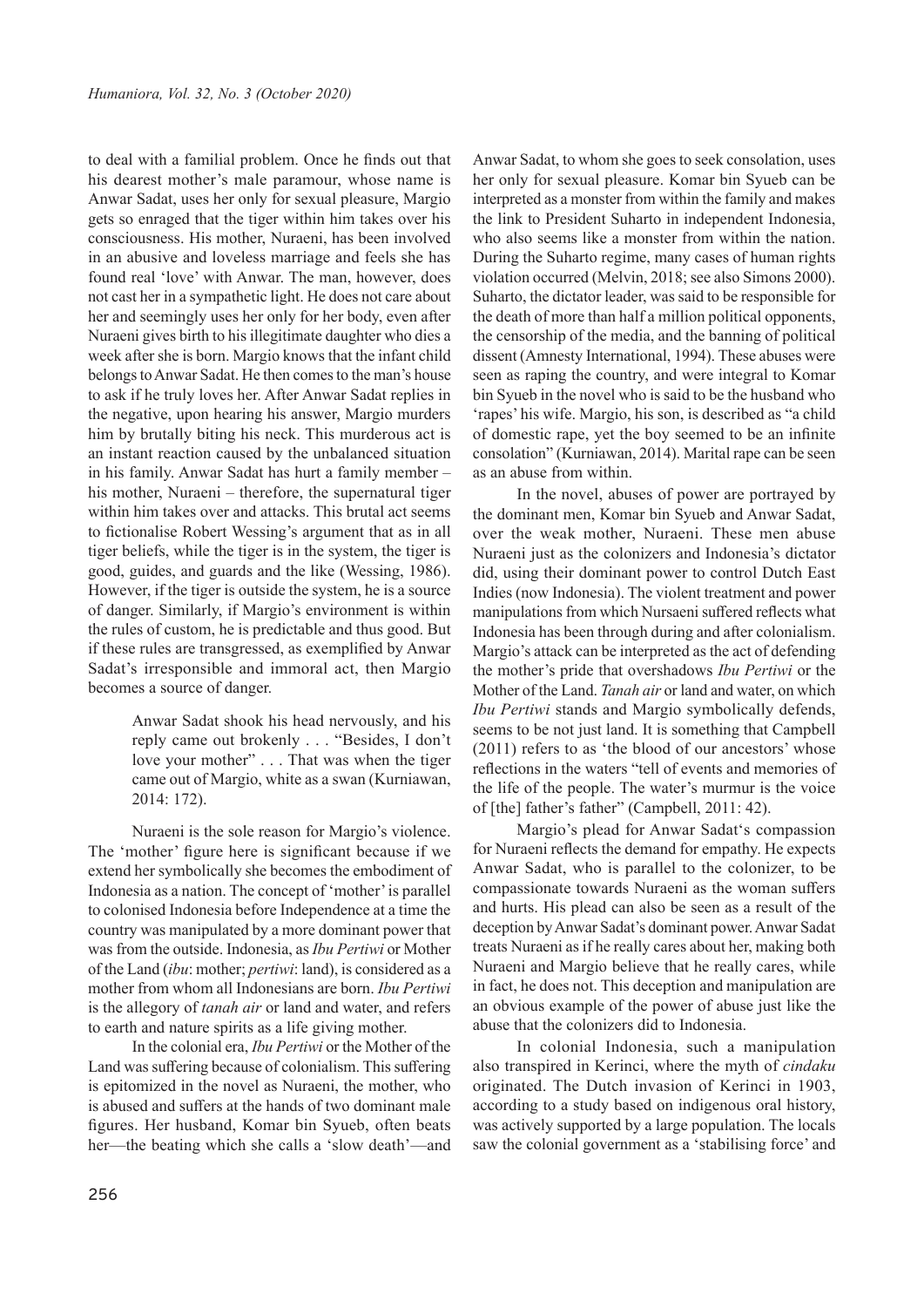'hoped the Dutch would bring an end to inter-village disputes and order into the area which was renowned for its lawlessness' (Watson, 1992). This expectation is ironic because the Dutch came to Kerinci to expand their colonial territory and to find more places to produce spices for them (Henley, 2004; Locher-Scholten, 1994). Parallel to this, Margio's rage towards Anwar Sadat in the novel shows resistance against the manipulation that people in Kerinci had experienced. Margio's murderous act is one of a defensive nature and was provided by the inheritance of an indigenous culture. The fact that he bit Anwar Sadat's neck can be seen as an organic way of showing a defensive nature, since he does not use weapons but his body.

This defensive quality is also what builds the Indonesian people today. Indonesia as a modern nation can be viewed in parallel with Margio, the half-manhalf-tiger, which protects itself from being abused and manipulated by foreign powers. *Manusia harimau* or *cindaku* seems to be a characteristic of the Indonesian people: indigenous, cultural, and owned by the native aspect of the place. This characteristic is met with the legacies of the colonial past which the Indonesian people have to live with, as portrayed by the colonial building, the railway station, and the samurai sword. This collision of the colonial and indigenous legacies in Indonesia lead to the creation of a new culture. In the novel, this new culture is reflected by the co-existence of the town Halimunda, which had been through years of colonialism, and the wildlife in the forest, where the mythic legend is concealed. The Indonesian people's acculturation has gone through numerous acts of resistance to counter the colonial powers. An allegory of this resistance is portrayed in Kurniawan's *Man Tiger* by the myths surrounding *manusia harimau*, embodied by Margio, the son born from coercion and violence.

## **CONCLUSION**

Eka Kurniawan's *Man Tiger* is a magic realism novel whose supernatural stories are based on the Indonesian mythology of *manusia harimau*. The rewriting of mythology (remythology) is not always pointed out explicitly in the narrative, however, the mythical frameworks, which may seem absurd for western readers, are easily recognised by the Indonesian readership. Using this type of remythology, Kurniawan subtly explores Indonesia's historical events in a postcolonial examination of society, supported by several key historical events which include Dutch colonization. Those events are presented in the narrative behind the shadow of the

remythology, just as in Indonesian shadow puppetry shows (wayang) with Kurniawan as the puppeteer. Such a combination of remythology and history creates a multilayered richness in the portrayal of urban Indonesia. By drawing on remythology to provide a socio-political discourse, Kurniawan invokes a frame of meaning and a pattern of identity of the Indonesian people, which is arguably located between two identities: the indigenous and the colonial. In the novel, various local mythologies are depicted as an indigenous inheritance that embodies indigenous resistance to colonial encounters.

Remythology in *Man Tiger* further demonstrates a power resistance against traditional magic and colonial myth—the myth that was brought to Indonesia along with colonial cultures. Remythology also portrays the Indonesian nation that seeks to decolonize itself from colonial powers. By relocating the Indonesian mythology of *manusia harimau* in a contemporary setting, the novel displays the efforts of the Indonesian people to reclaim their indigenous voice by using local traditions to counter the culture imposed by the colonizers.

## **ENDNOTES**

- 1) Some scholars contest the nature of the '350 year of colonization' which has always been taught in schools and is printed in Indonesia's history textbooks. The Dutch came to the land, now Indonesia, in the 16th century while the country was not formed yet as a whole. The land did not even have a name as a nation and what it consisted of was not yet determined. To this day, the exact time the Dutch 'completely' colonised Indonesia is still a matter of debate (see Resink, 2012).
- 2) Acehnese is an ethnic group from Aceh, on the northern most tip of the Sumatra Island.

## **REFERENCES**

- Amnesty International. (1994). Indonesia: Power and impunity: Human rights under the new order. Retrieved from https://www.refworld.org/ docid/3ae6a9b9c.html
- Anderson, B. (2015). Introduction. In E. Kurniawan (Ed.), *Man tiger* (2014). London: Verso.
- Armstrong, N. (1990). Some call it fiction: On the politics of domesticity. *The Other Perspective in Gender and Culture: Rewriting Women and the Symbolic, 5*, 59.
- Ashcroft, B., Griffiths, G., & Tiffin, H. (2013). *Post-colonial studies: The key concepts.* Routledge.
- Bakels, J. (2009). Kerinci's living past: Stones, tales, and tigers. *From Distant Tales: Archaeology and Ethno history in the Highlands of Sumatra, Dominik*